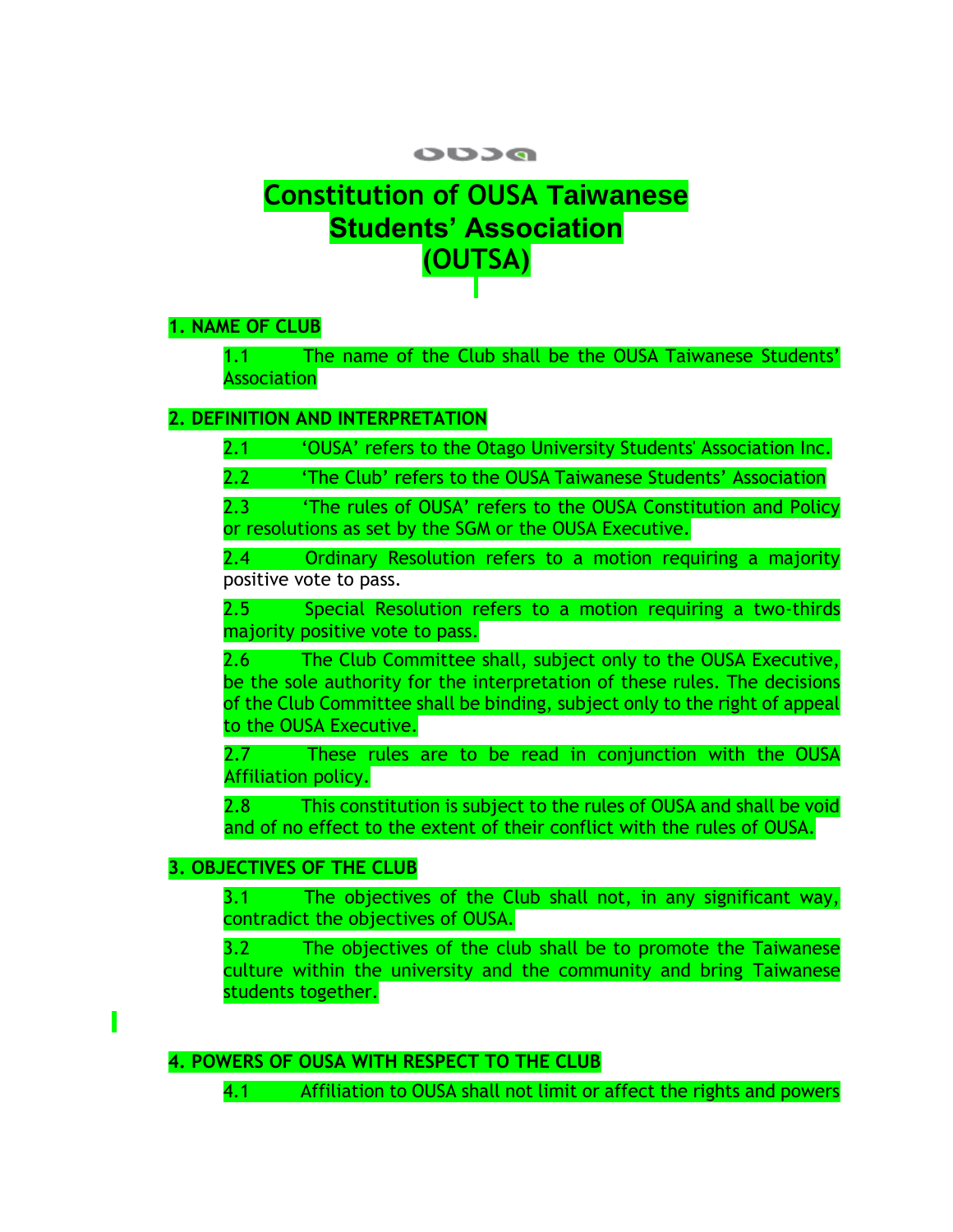of OUSA or any of its committees in respect of any matter.

4.2 The OUSA Executive may, at any time, by ordinary resolution:

4.2.1 Inspect the Club's financial records, asset register, and membership list;

4.2.2 Appoint a committee to conduct an examination of the affairs of the Club and to report thereafter to the OUSA Executive;

4.2.3 Convene a Special General Meeting of the Club for any purpose;

4.2.4 Appoint a temporary Club Committee to replace the regular Club Committee for such time, and with such powers, as the OUSA Executive may determine;

4.2.5 Disaffiliate the Club.

# **5. POWERS OF THE CLUB**

5.1 The Club is not formed for the pecuniary gain of its members.

5.1.1 The Club may make payment as reasonable remuneration to any servant or officer of The Club or the payment of reasonable expense to any authorised representative or delegate of the Club.

5.1.2 Reasonable remuneration shall not exceed market rates for the provision of equivalent goods or services.

# **6. AFFILIATION**

# 6.1 The Club shall be affiliated to OUSA.

6.2 The Club and its members present and future shall be bound by the rules of OUSA, and every such Club and all such members shall be so bound in all respects. Where the OUSA constitution is not expressly mentioned in the constitution of the Club, the provisions of the OUSA constitution shall be read into the document.

6.3 The Club's affiliation to OUSA shall automatically lapse if The Club fails or ceases to comply with the OUSA Affiliation Policy or Section 18 of the OUSA Constitution and Rules.

6.4 The Club shall not become affiliated to or in any way connected with any other organisation without the consent of the OUSA Executive.

6.4.1 Any affiliation to any other body entered into without the OUSA Executive's consent shall be null and void.

# **7. LIABILITIES INCURRED BY THE CLUB**

7.1 The Club shall not enter into any loan agreement of a value greater than NZ\$1000 without approval by ordinary resolution of the OUSA Executive.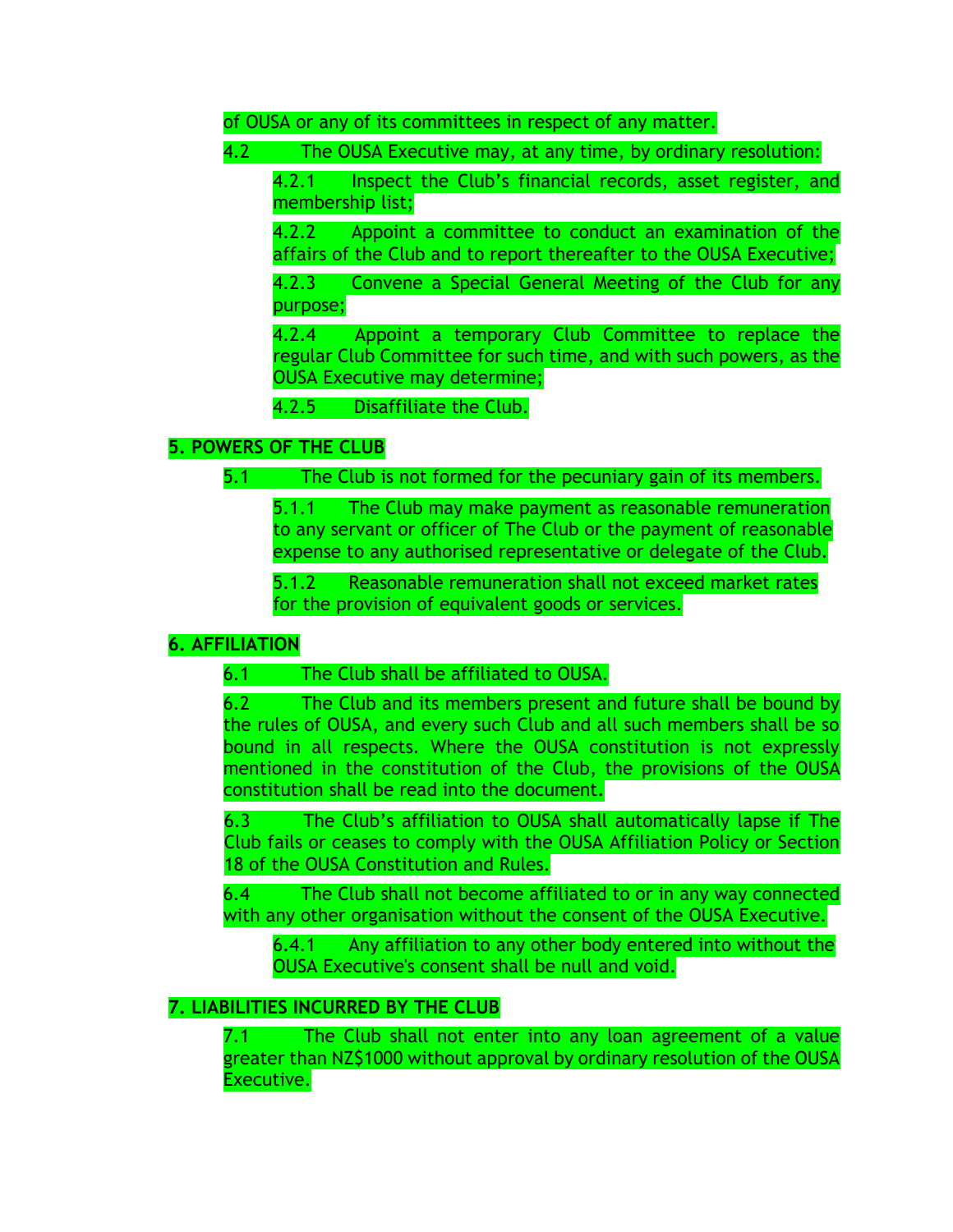7.2 OUSA shall not be responsible for any liabilities or debts incurred by the Club.

### **8. MEMBERSHIP**

8.1 The Club shall, in normal circumstances, have no less than 90% of total membership comprised of OUSA/OPSA members.

8.2 The Club shall in normal circumstances have no less than ten members.

8.3 Membership of the Club shall be open to all members of OUSA/OPSA.

8.4 Membership can be restricted to a subsection of OUSA/OPSA members provided that the restrictions do not contravene the laws of New Zealand.

8.5 Persons shall become members of the Club when an application for membership is given in writing to the Club Committee and accompanied with the annual subscription fee (if applicable).

8.6 The Club shall only levy upon its members such fees or subscriptions as have been ratified by the AGM of the Club.

8.7 Any member of the Club who does not pay any required subscription within one calendar month of joining shall not be permitted to exercise the privileges of membership until the subscription is paid.

8.8 Membership shall be deemed to continue until a formal resignation is received by the Club Committee.

8.9 A club member may not be suspended or expelled unless the committee resolves to do so by special resolution.

8.9.1 The suspended member will be relieved of any powers and responsibilities and is not permitted to attend club activities.

8.9.2 A special general meeting must be called within three months to expel the member or the suspension lapses.

8.10 The following procedure must be used to expel a club member:

8.10.1 Written notice of any meeting regarding the expulsion and of the basic allegations and charges against the member must be received in person 30 days prior to the meeting taking place.

8.10.2 That a special general meeting is called which the member to be expelled may attend in person, or submit in written form, grounds for his or her defence.

8.10.3 The motion to expel a club member must be passed by special resolution.

8.10.4 That the member is informed in writing of the decision of the meeting and the length of his or her expulsion.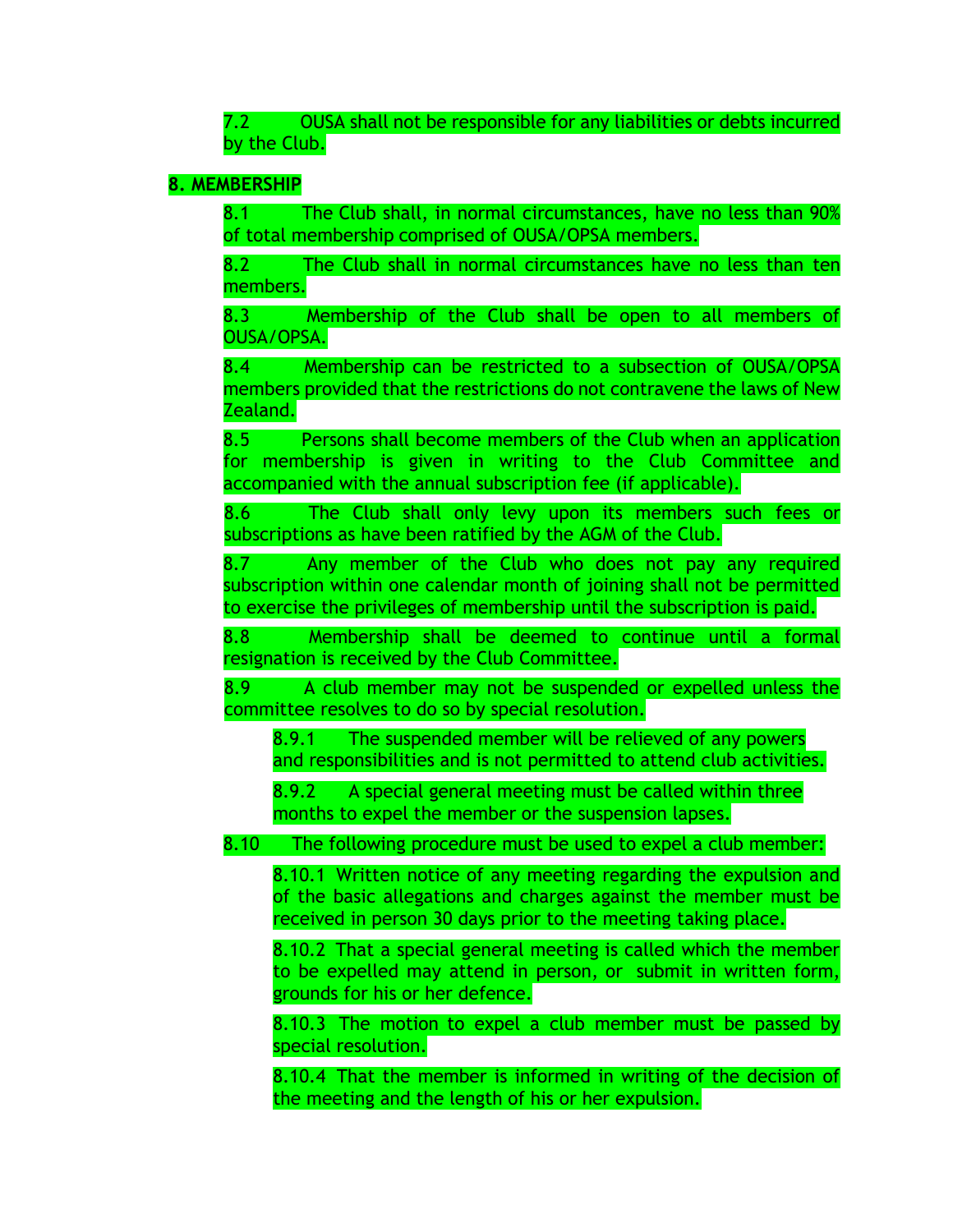8.11 Where a member of the Club is expelled, that member shall have the right of appeal to the OUSA Executive.

# **9. ANNUAL GENERAL MEETING (AGM)**

9.1 The Annual General Meeting (AGM) of the Club shall be held during the month of august/september at such time and place as the Club Committee shall decide.

#### 9.2 The AGM shall be held for the following purposes:

9.2.1 To receive, from the Club Committee, a report of the proceedings of the previous year and a statement of the Club accounts;

9.2.2 To elect the officers of the Club Committee for the following year;

9.2.3 To conduct any general business.

9.3 The president, or in their absence any member appointed by the meeting, shall be chair of the meeting.

9.4 Every motion shall be moved by one Club member and seconded by another.

9.5 Every member present shall be entitled to one vote,

9.5.1 In the case of an equality of votes the Chair shall have a second or casting vote.

9.6 The quorum shall be 20 per cent of the Club's total members or 6 members, whichever is greater.

9.7 At least 14 days notice of the AGM shall be given to all members, by posting a notice on the OUSA notice board and/or emailing the club members.

9.7.1 The notice shall include an agenda of business to be conducted at the AGM.

# **10. SPECIAL GENERAL MEETINGS AND NO CONFIDENCE VOTES**

10.1 The Club Committee on their own behalf or on the signed request of a quorum of members may at any time call a Special General Meeting.

10.1.1 If the Club Committee does not call a meeting within 14 days of receiving such a request, the requestors may themselves call a Special General Meeting.

10.1.2 Notice of a Special General Meeting shall be given in the manner described above for an AGM.

10.2 The conduct, voting procedures and quorum of a Special General Meeting shall be the same as those prescribed for the AGM.

10.3 At any Special General Meeting a motion of no confidence in the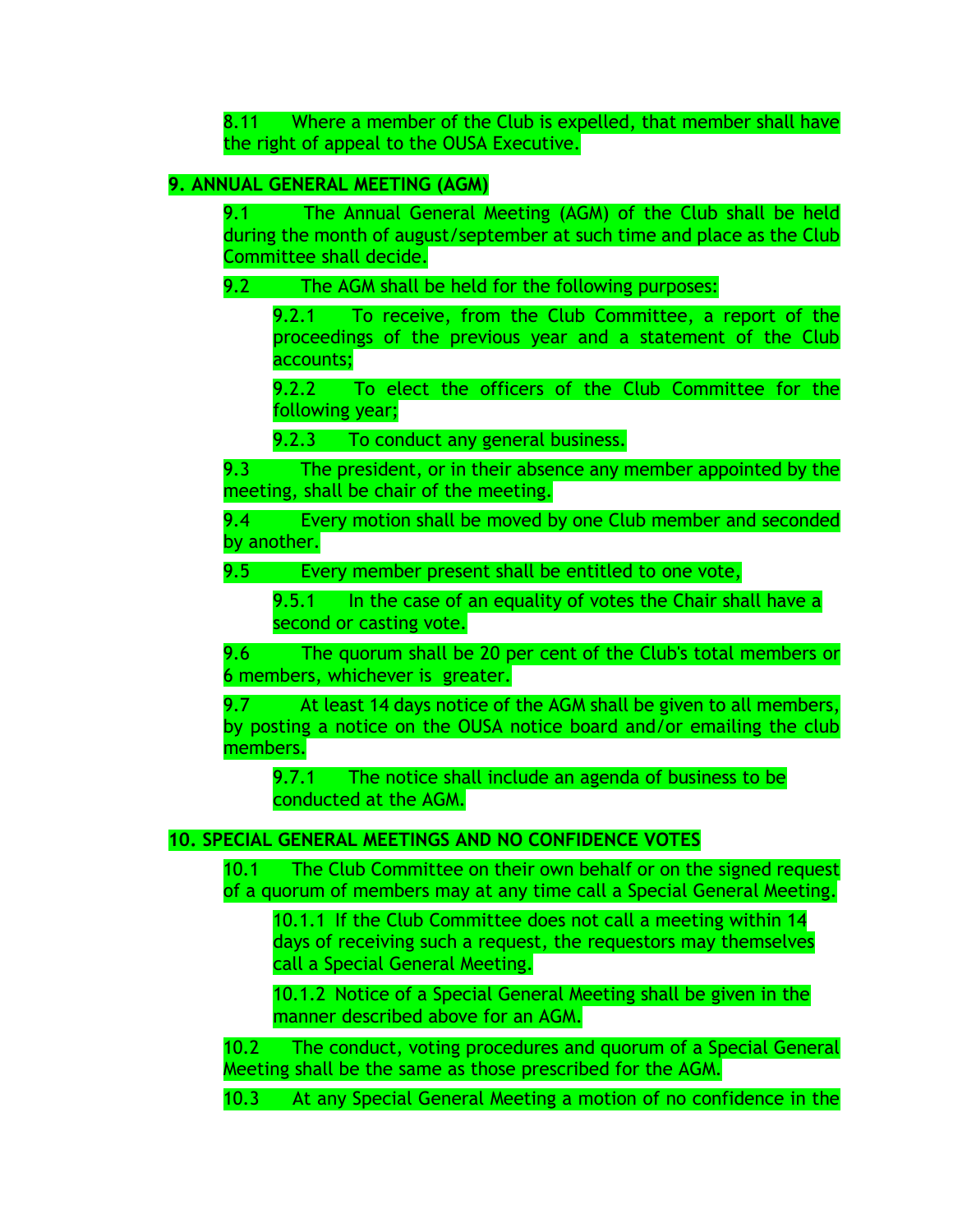Club Committee, or any member thereof, may be passed by special resolution provided that 14 days notice of such intention has been given.

10.3.1 On the passing of such motion, the Committee member shall be deemed to have resigned and the meeting shall then have the power to, and may proceed to, elect a new Committee member to the vacant position (s).

10.3.2 Such new member shall hold office until the next AGM.

#### **11. CLUB OFFICERS AND THEIR ELECTION**

11.1 The management and control of the Club shall be deputed to the officers of the club who represent the Committee of the Club.

11.2 The Committee of the Club shall consist of a maximum of (20) people, being president, vice president, treasurer, secretary, media designer and 15 general executives all of whom shall be elected at the Annual General Meeting.

11.3 Every candidate for office shall be nominated at the meeting by one member of the Club and seconded by another.

11.4 Every member present at the meeting shall be entitled to one vote.

11.5 In the event of two or more candidates receiving an equal number of votes, the chair of the meeting shall have a second or casting vote.

11.6 The Club Officers shall hold office for one year following their appointment or until an officer resigns.

11.6.1 Such resignation shall be effective immediately upon receipt in writing by the committee.

11.6.2 If a vacancy on the Club Committee occurs during the year, providing that a quorum remains, the Club Committee may appoint any member to fill such a vacancy, unless it has occured due to a no confidence vote.

11.6.3 If a vacancy occurs due to a no confidence vote then section 10 of this constitution applies.

#### **12. THE CLUB COMMITTEE**

12.1 The Club Committee shall have full power at its meetings to deal with all matters relating to the objectives of the Club.

12.1.1 Any matters relating to the interpretation of these rules;

12.1.2 Except where power is vested in the Club at a general meeting.

12.2 All decisions shall be valid and binding on the members, only so far as they do not conflict with these rules, the rules of OUSA, or decisions of the OUSA Executive.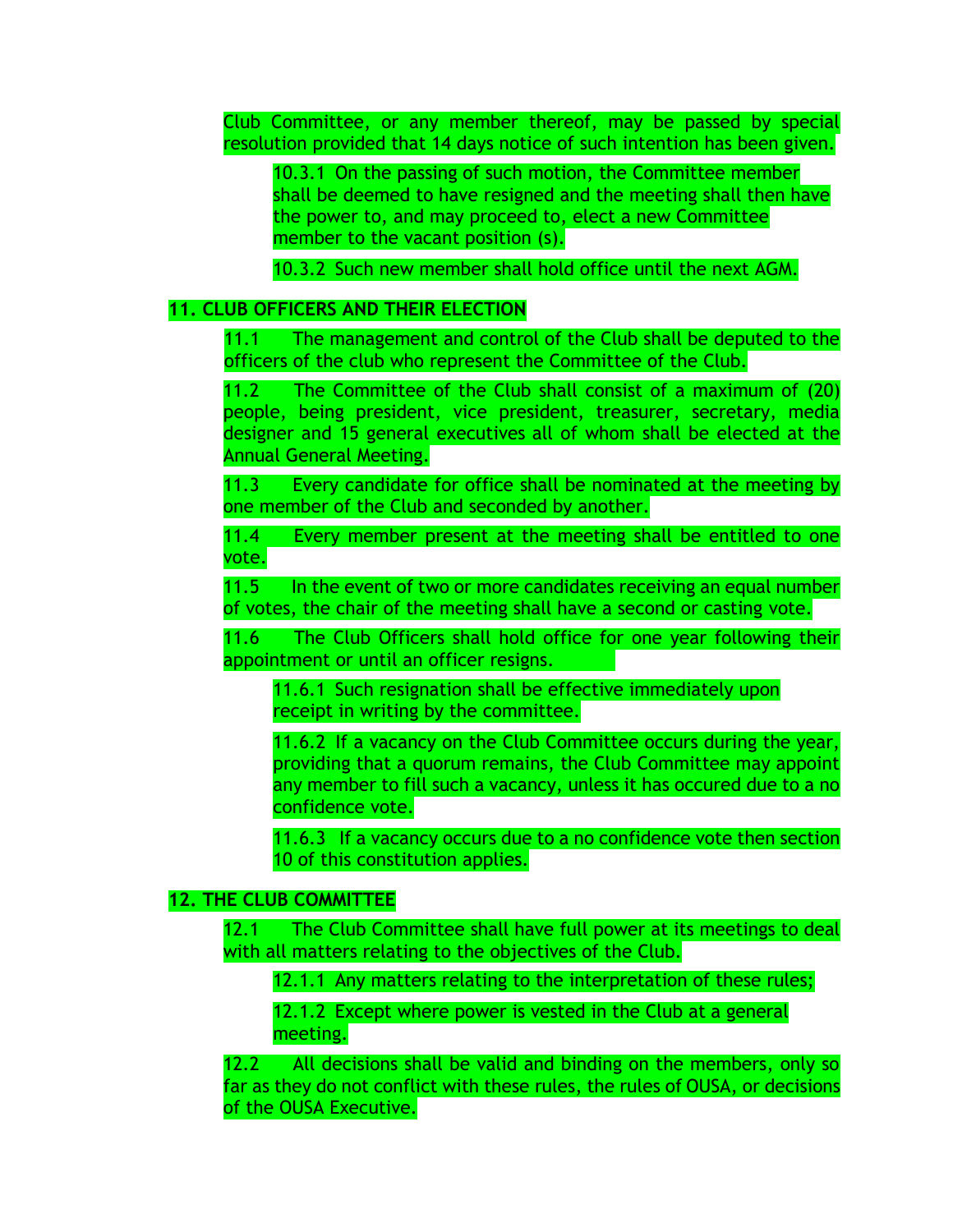12.3 The Club Committee shall meet at such times as it deems fit.

12.4 The president, or in their absence, any member appointed by the Club Committee, shall, in the case of an equality of votes, have a second or casting vote at all Club Committee meetings.

12.5 The quorum for Club Committee meetings shall be at least 8 Club Committee members.

12.6 One member of the Club Committee shall be elected to represent the Club on the OUSA Affiliated Clubs Council.

# **13. FINANCE, PROPERTY AND RECORDS OF THE CLUB**

13.1 The funds of the Club shall be in the control of the Club Committee, which will depute treasurer to manage them.

# 13.2 The treasurer shall also:

13.2.1 Keep a true record and account of all the receipts and payments of the Club including bank statements;

13.2.2 Prepare the statement of accounts and balance sheet for the financial year;

13.2.3 Keep the Club's asset register up to date.

# 13.3 The secretary shall:

13.3.1 Keep a true record and account of the proceedings and meetings of the Club and the Club Committee;

13.3.2 Keep a correct and up to date membership list;

13.3.3 Conduct and archive all correspondence relating to the club.

# **14. DISSAFFILIATION OF THE CLUB FROM OUSA**

14.1 A club may disaffiliate from OUSA at any time by notifying the CDO in writing.

14.1.1 Such notification will provide reasons for why the club is disaffiliating from OUSA.

14.1.2 Notification will be provided by supplying the Club's AGM Minutes to that effect.

# **15. DISSOLUTION OF THE CLUB**

15.1 If the club's committee members are unable to be contacted using all possible means for a period of six months the club will be deemed to be dissolved.

15.2 Upon dissolution of the Club:

15.2.1 All funds remaining after debts have been cleared will be distributed to